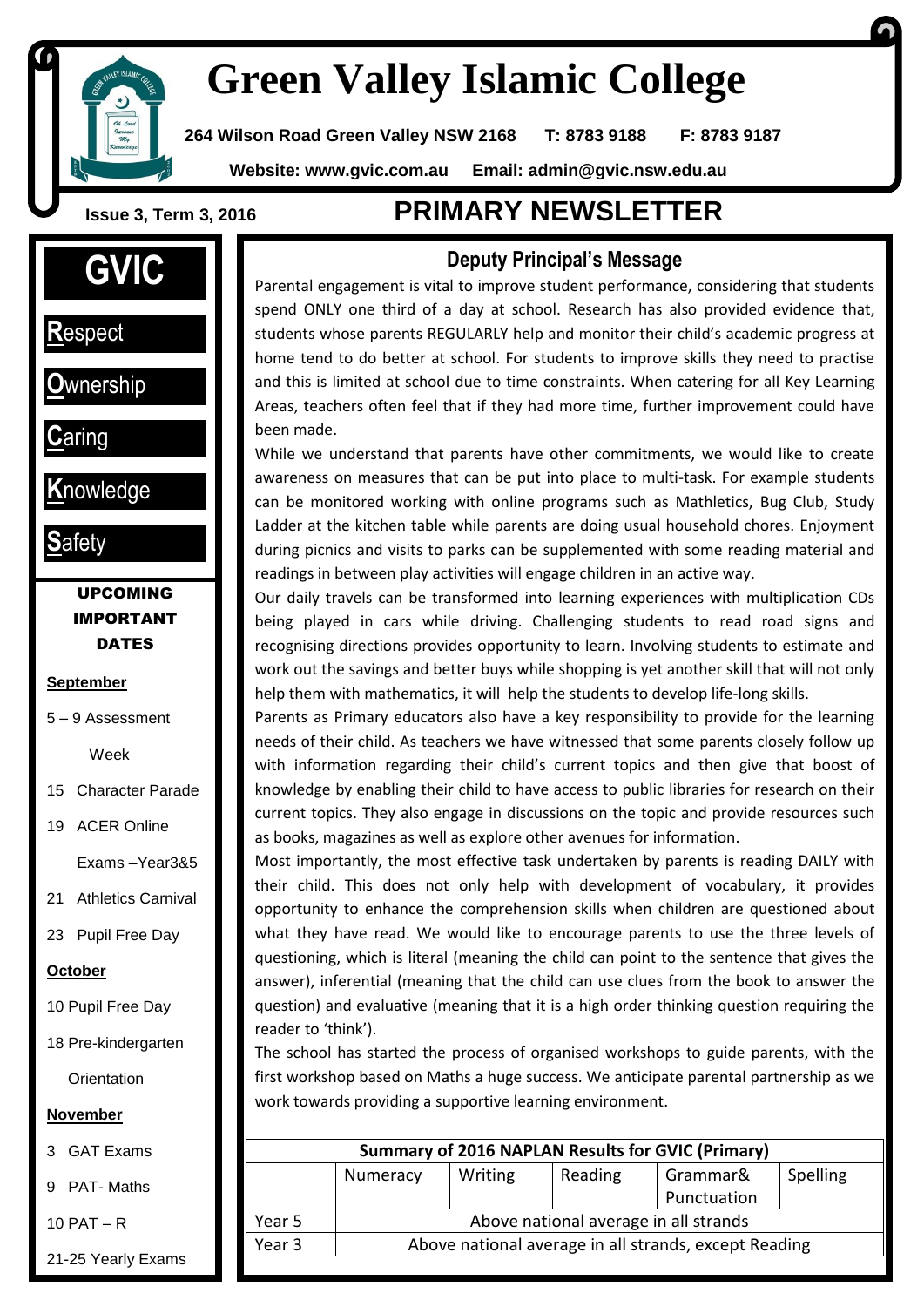## **Kindergarten**

Welcome back to Term 3 in Kindergarten at GVIC. We hope you all had a blessed Ramadan and a festive Eid. Term 3 will see Kindergarten experience many firsts! This term we are super excited to attend our very first

excursion to Golden Ridge Animal Farm on Wednesday the  $18<sup>th</sup>$  of August. This excursion will help us to learn more about the needs and wants of fluffy and oh so cuddly animals.

We have also implemented a new buddy program called Better Buddies. Each Kindergarten class has teamed up with a Year 5 class to learn the values of caring, friendliness, respect and many others through fun and engaging activities.



## **Year Two**

This term Year 2 and Muslims worldwide will be celebrating Eid-ul-Adha. The celebration of the twin sacrifices of Ibrahim and Ismaeel (AS). It will allow the students to contemplate and apply their learning from this term on food sources and the manner in which we replicate the practices of our pious predecessors by enjoying the rich feasts of the celebration. The students will also be learning about Malaysia, one of our Asian neighbours, and the manner in which they celebrate within their cultural context.



## **Year One**

Year 1 is ready to embark on a fun filled term with a range of exciting educational activities! Not only will we be channelling our inner scientist during Science Week, but we will also be exploring the fascinating culture of Japan. Our HSIE and Creative Arts Programs have the students studying Japanese culture, food, traditional costumes and even language! No doubt, the students will be thrilled for our end of term Japan Incursion.

As we are learning about narratives this term, the students have been asked to tap into their imagination in order to produce creative narratives. So far, we are off to an amazing start with a lot of interesting stories. We look forward to a term dedicated on building our creative-writing skills!



## **Year Three**

This Term in HSIE Year 3s are very enthusiastic in learning about Indonesia where they will investigate the culture and traditions of the people of Indonesia. The Science topic for Term 3 is "Surviving the Extremes".

Students will develop an awareness of the natural disasters, global warming and a variety of climate issues, and how human activities impact on the changing climates. In PDHPE the students are learning about balanced diet and the importance of healthy

foods in providing us energy to grow strong and healthy.

Students will also be doing gymnastics for enhanced body management.

Students had a great time participating Eid Hat Parade. The winner for the best Hat Parade was Ayesha Hejazi from Year 3G.

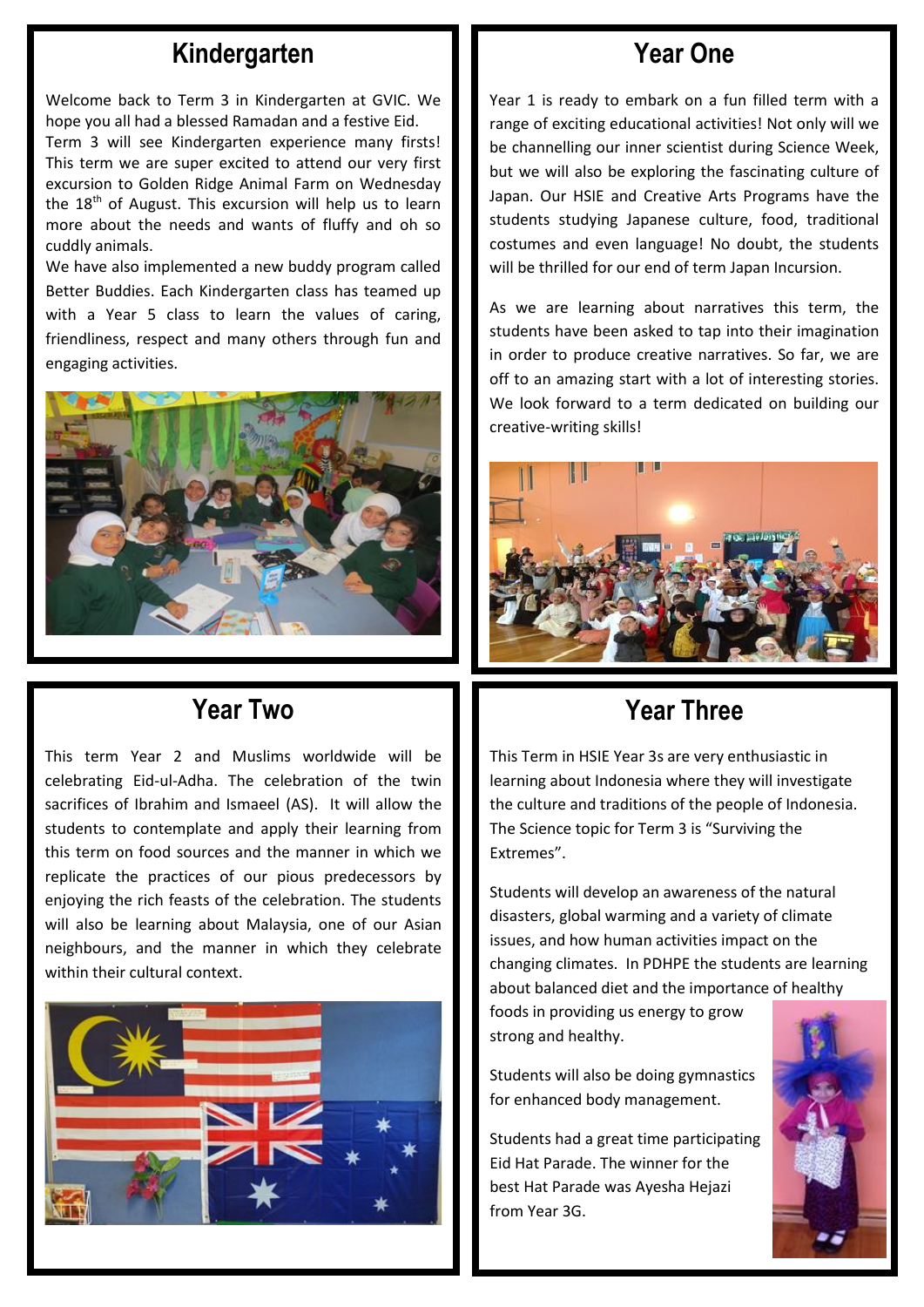#### **Year Four**

Term 3, thus far, has been an extremely busy term starting with students designing and making their fantastic hats for the Eid Hat Parade. Hannah Abdul-Kader was the Yr 4 winner and Serene Ghazawi was the runnerup. Congratulations!!

The Book Fair was once again very well supported by the students, although they got more carried away with the iPhone stationery than the books! Well done to all those students who participated in the Book Fair Writing Competition. Hearty congratulations to our winner, Naayel Mohammed, and runner-up Hiba Hakim.



## **Year Five**

I

In this term Year Five students participated in many events happening in school. The students will learn about landscape in Science. They will identify and learn about significant people and events of Australia. Students will identify personal values and work on respecting them. This term gave great opportunity for teachers and parents to get together in improving the students work.



## **Year Six**

A Great Start! Firstly Parent Teacher Interviews, then Islamic dress day with Eid Hat Parade and then Book Fair plus many more interesting events on the calendar. It was nice meeting parents at the Parent Teacher Interviews. Thank you for your attendance.

Term 3 is a very busy term for Year Six. Students are working extremely hard for their PAT Reading, PAT Maths and GAT exams.

The units of work on Global People: Refugees and Migration, Cultural Study of Korea, It's Electrifying and Growth and Development has enthused the students. Hands on activities in science lessons, visiting high school science lab to view body system models and engaging in discussions gave students valuable understanding of the topics covered in class.

We wish all Year Six students all the best in all their exams and would like to once again thank all parents for their constant support.

#### **Library Report - Super Readers**

We are very proud of the following students, who are our Super Readers for Semester One (Terms 1 and 2); Kindergarten - Owais Akram, Rafaan Ali and Areebah Shah Grade One - Shadia El Mobayed, Ahmed Hamze, Feiz Khan, Ayaan Maharaj and Ella Rustom Grade Two-Mohammed Kashif and Fawzaan Shaheem Grade Three - Ameer Zakzouk Grade Four-Layal El-Samman

Grade Five - Ali AbdulKader

Grade Six - Hibah Alameddine and Zainab Khan

Reading in full silence connects directly to your brain. In silence, you seek for more; in silence, your brain is clear and focused. Thus, you learn and grow, and therefore you feel and see from the point of view of the author about everything in life. Hence you shape a better self. Through reading, you expose yourself to new things, new information, new ways to solve a problem, and new ways to achieve. Let's start reading and let's achieve together.

Ms Fareesha Mohammed